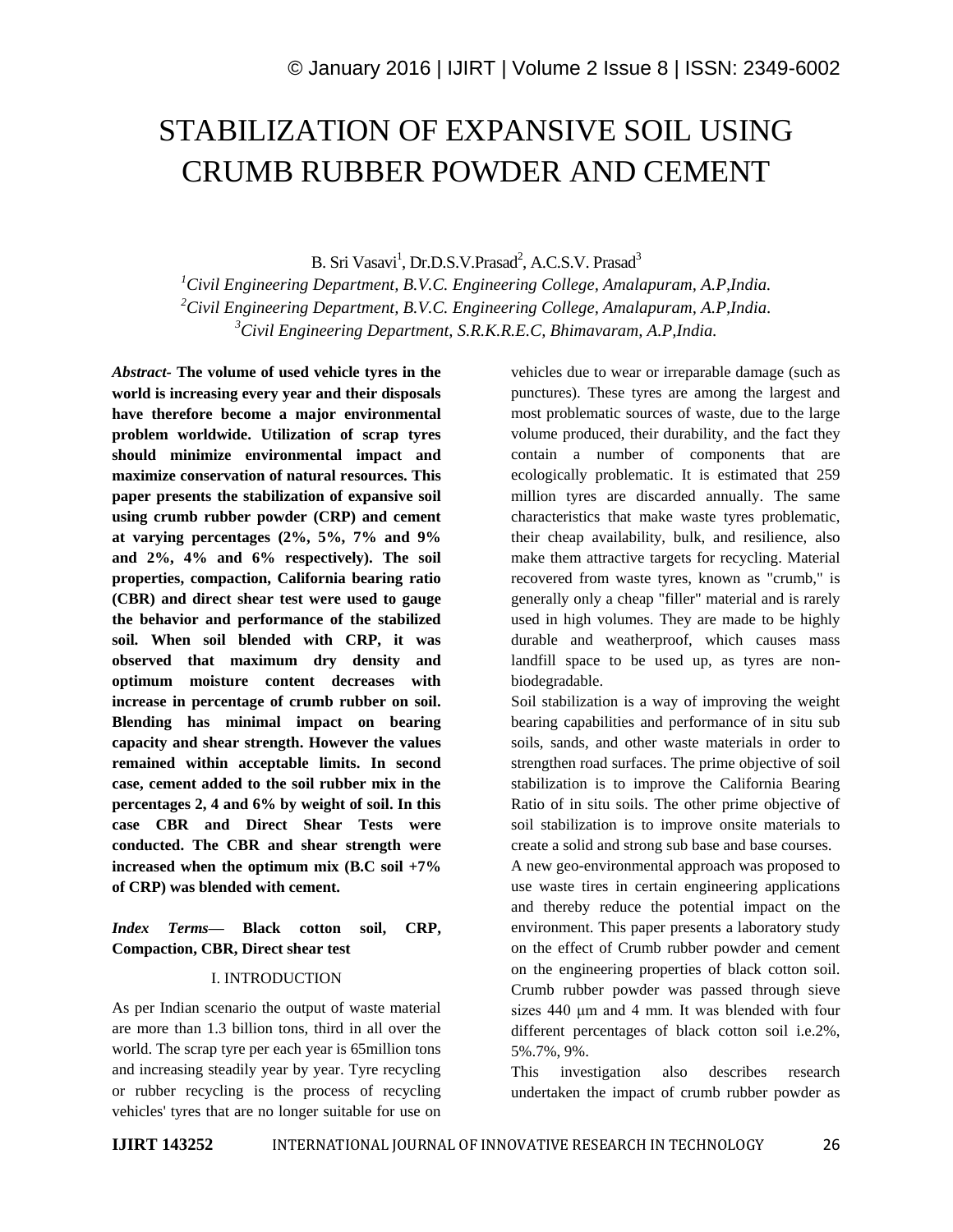reinforcing material on the mechanical properties of cement-stabilized black cotton soil, in terms of strength and stiffness. A series of laboratory experiments are carried out on cement-stabilized black cotton soil mixed with several percentages of crumb rubber powder. An attempt is being done to stabilize the black cotton soil by mixing the Crumb rubber powder in percentages of each 2%, 5%, 7%, and 9% by weight of soil and cement in percentages of 2%, 4%, 6%, and 8% by weight of soil. The object of the work is to study the performance of crumb rubber powder and cement with the black cotton soil.

## II. MATERIALS AND METHODOLOGY

## *A. Black cotton soil*

Black cotton soil is the soil which exhibits swelling in rainy season and shrinkage in summer season. This kind of abnormal behavior is due to the presence of montmorillonite mineral. The investigations contained in this work have been carried out on the black cotton soils obtained from Narakodur village near Guntur city, Andhra Pradesh state. The engineering properties of clay samples collected from the sites for the investigations are given in table 1.

| Property                           | Value |
|------------------------------------|-------|
| Liquid limit (%)                   | 73.8  |
| Plastic limit (%)                  | 42.01 |
| Plasticity index (%)               | 31.79 |
| Free swell index (%)               | 110   |
| Dry density $(KN/m^3)$             | 15.1  |
| OMC $(\%)$                         | 26.0  |
| $CBR$ $(\%)$                       | 2.6   |
| Cohesion(C)                        | 0.5   |
| Angle of Friction( $\varnothing$ ) | 13    |
| Gravel $(\%)$                      | 0.39  |
| Sand $(\%)$                        | 8.67  |
| Silt and clay $(\%)$               | 90.94 |

|  | Table 1: Physical Properties of Expansive soil |  |  |  |
|--|------------------------------------------------|--|--|--|
|--|------------------------------------------------|--|--|--|

## B. *Crumb rubber powder (CRP***)**

For improving the engineering properties of the problem clay, crumb rubber powder was chosen as an additive. Crumb rubber is a term usually applied to recycled rubber from automotive and truck scrap tires. During the recycling process steel and fluff is removed leaving tire rubber with a granular consistency. Continued processing with a granulator and/or cracker mill, possibly with the aid of mechanical means, reduces the size of the particles further. Now a day"s Crumb rubber is often used as an additive in bituminous concrete mixes. Currently urban India is facing a massive rubber waste disposal. Rubber waste, when untreated, leads to various environmental concerns and wastage of natural resources which stresses the need to recycle rubber. Apart from environmental benefits recycling waste rubber also has tremendous potential of generating wealth. To address the above concerns CRP is used as an additive to improve the engineering properties of black cotton soil. The CRP which is used in the study are of 1.18 mm down size (IS sieve) (Figure 1). In the present investigation, CRP is used as an additive in the present investigation to get desired engineering properties.



Fig.1 crumb rubber powder

### *C. Cement*

Cement used for the experimental investigation was 43 grade, Ordinary Portland Cement has been used in small percentages (2%, 4% and 6%)

#### III. METHODOLOGY

Laboratory tests were divided into two phases with the inclusion of waste tyre. In order the two phases include tests on soil- CRP mix and tests on soil-CRP- Cement mix. First the initial tests were performed on soil to ascertain their engineering properties. In the first phase of the test on soil, Crumb rubber powder was considered as an additive material that can be added to the soil. The composite material can be called as ground tyre replaced soil or soil-ground tyre mix. Ground tyre was added to the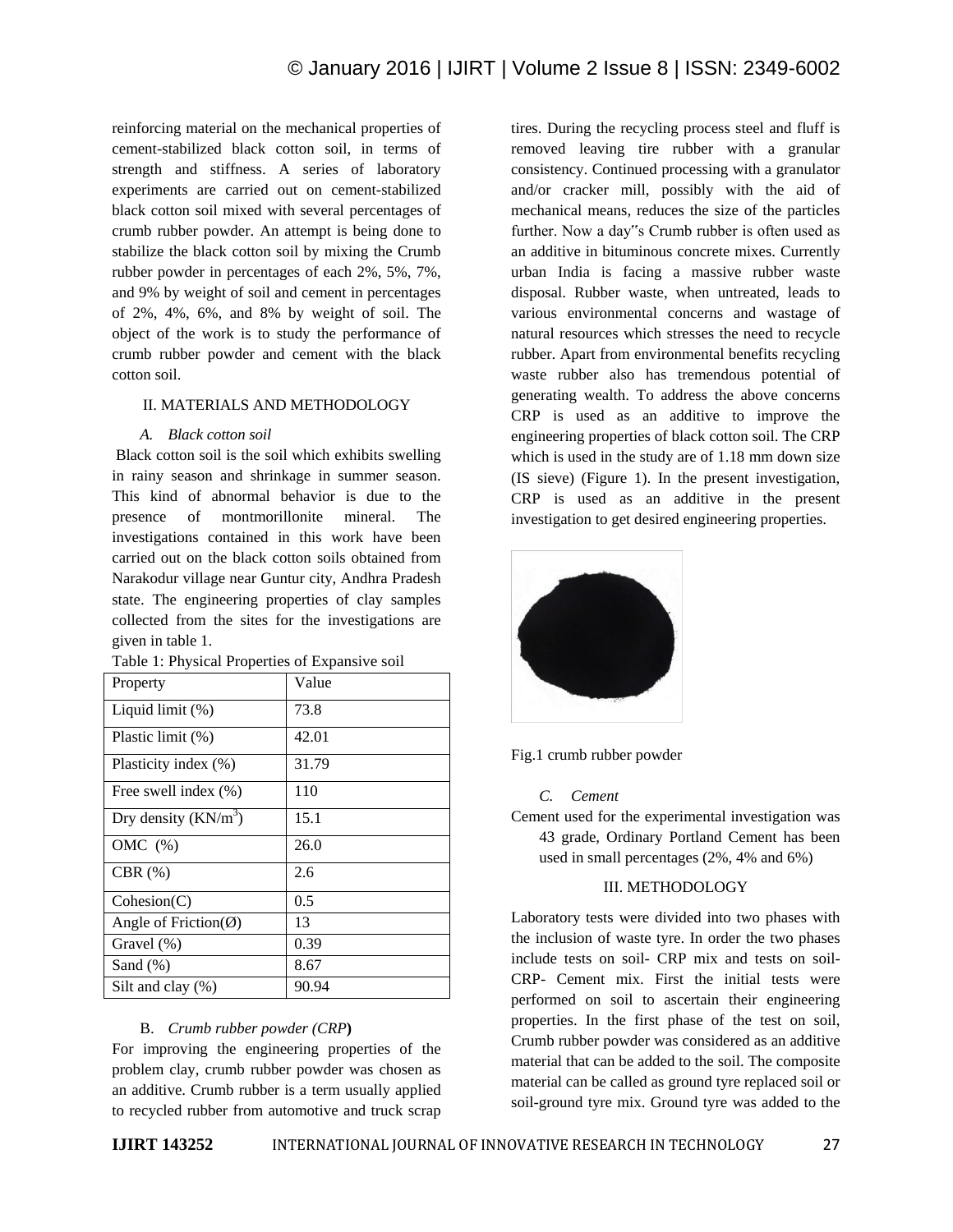soil in proportions of 2, 5, 7 and 9 in terms of percentage by weight of the soil. Index properties of soil- CRP mix were determined and also compaction tests were carried out to determine their optimum moisture contents at the respective tyre contents. Direct shear tests were performed on soil- CRP mix at the water contents corresponding to the tyre contents to obtain the optimum percentage of Ground tyre that can be included in the soil-CRP mix based on shear strength. CBR tests were also performed on soil-CRP mix with given percentages of Ground tyre in soaked and unsoaked condition. Standard proctor compaction was adopted in the preparation of specimens for CBR tests. In the second phase of the test on soil-CRP mix, cement was considered as a stabilizing material. CBR and Direct shear tests were performed on the samples which contained in proportions of 2, 4 and 6 in terms of percentage by weight of the soil to determine the optimum cement content in soaked and unsoaked condition. Since the cement was considered as a stabilizing material, all the samples were compacted at optimum moisture content of the corresponding soil-CRP mix respectively. Standard proctor compaction was adopted in the preparation of specimens for CBR tests.

All the following tests were performed using procedures described in code book of **Indian standard.**

#### IV. RESULTS AND DISCUSSIONS

Fig.2 shows the variation in liquid limit with CRP content. In this graph, the liquid limit of the soil decreases with increase in CRP content up to 5% after that it goes on increasing with increase in CRP content. Thus the optimum CRP content is at 5% for maximum effect on liquid limit.





Fig.3 Variation of Plastic limit with CRP content Fig.3 shows the plastic limit variation with CRP content. In this graph the plastic limit did not change distinctly (range between 33.42% and 42.01%) with increase in CRP content, the lowest value was reached at a CRP content of about 9%. The plastic limit of untreated soil was determined to be 42.01%.



Fig.4 Variation of Plasticity index with CRP content In fig.4, the plasticity index varies from 32.88% to about 29.05%. This shows that the plastic nature of the soil decreases and the stiffness of the soil increases as the CRP content increases up to 5%. After that the plastic nature of the soil increases and the stiffness of the soil decrease as the CRP content increases from 5% up to 9%.

From fi5.5, it can be observed that for both the soils, the maximum dry density of soil-crumb rubber mixtures decreases significantly with an increase of percentage of crumb rubber. This is due to the light weight nature of crumb rubber in comparison with soil. Similarly the OMC also decreases with the increase in percentage crumb rubber in the soil. This may be due to the negligible water absorption capacity of the crumb rubber.

Fig.2 Variation of Liquid limit with CRP content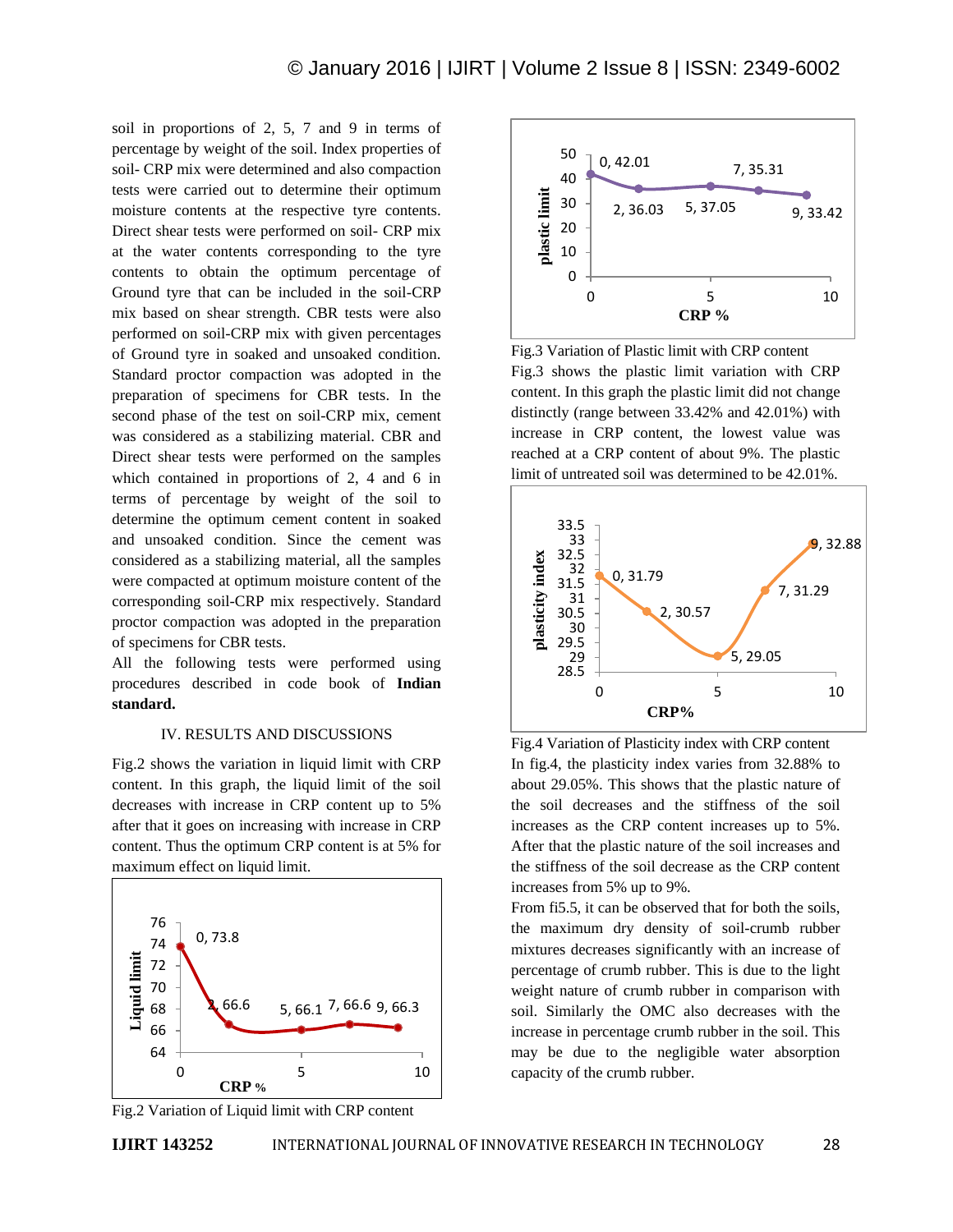

Figure.5 Compaction curves for BC soil with varying percentage of CRP



 Figure.6 Variation of CBR with CRP % Initially the soaked CBR values are zero for untreated black cotton soil and the black cotton soil blended with CRP content, due high FSI (110). From fig.6, the unsoaked CBR values lies between 2.6-7.5% with increasing tendency of CRP content. So addition of CRP did not improve the soaked CBR values of the soil under investigation.



Figure.7 Variation of cohesion and angle of internal friction with CRP %



Figure.8 Variation of CBR of BC soil-CRP mix with varying percentage of cement

From fig.8, we can observe that CBR value increases with increasing the percentage of cement.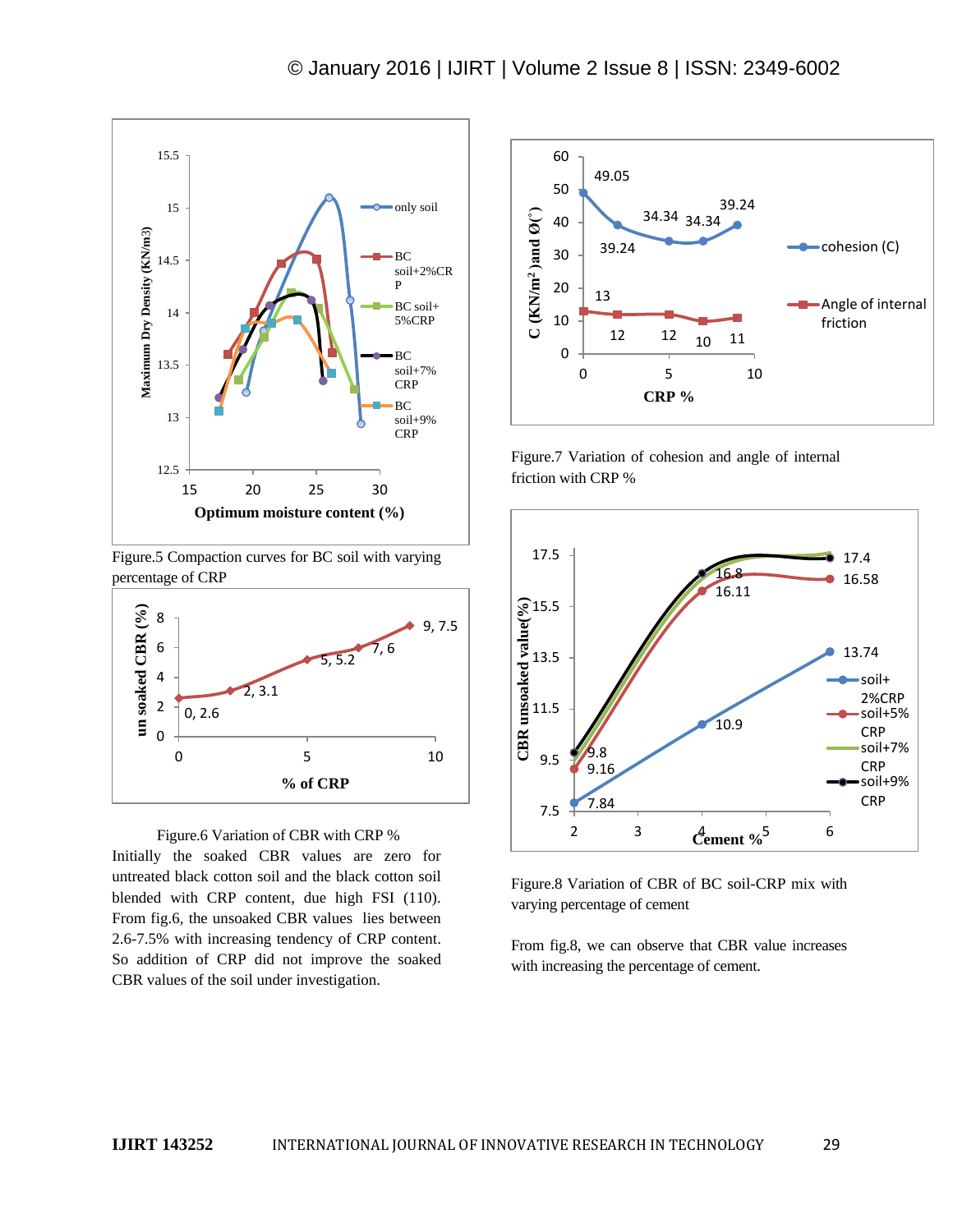

Figure.9 Variation of CBR of BC soil-CRP mix with varying percentage of cement

|            | 2% cement |      | 4% cement |      | 6% cement |      |
|------------|-----------|------|-----------|------|-----------|------|
| <b>CB</b>  | Unso      | Soa  | Unso      | Soa  | Unso      | Soa  |
| R%         | aked      | ked  | aked      | ked  | aked      | ked  |
| 2%         | 7.84      | 0.95 | 10.9      | 6.63 | 13.74     | 11.0 |
| <b>CRP</b> |           |      |           |      |           | 5    |
| 5%         | 9.16      | 0.98 | 16.11     | 6.9  | 16.58     | 10.0 |
| <b>CRP</b> |           |      |           |      |           | 7    |
| 7%         | 9.5       | 0.8  | 16.58     | 7.2  | 17.6      | 11.1 |
| <b>CRP</b> |           |      |           |      |           |      |
| 9%         | 9.8       | 0.94 | 16.8      | 6.8  | 17.4      | 10.9 |
| <b>CRP</b> |           |      |           |      |           |      |





Figure.10 Variation of cohesion of BC soil-CRP mix with Cement %





### V. CONCLUSION

- 1. From the Standard Proctor Compaction test, it was observed that the maximum dry density reduced with the increase in percentage of crumb rubber and optimum MDD is  $1.48 \text{KN/m}^3$ . This could be due to light weight nature of crumb rubber waste.
- 2. The soaked CBR values are zero for varying CRP% whereas unsoaked CBR values lies between 2.6-7.5% with increasing CRP. Addition of CRP did not improve the CBR values.
- 3. Cohesion(C) decrease with increase in CRP up to 7% and then increases with further increase in 9% of CRP. Angle of internal friction decrease with increase CRP up to 7% and then increases with further increase in 9% percentage of CRP.
- 4. The unsoaked CBR values were increases with increasing cement content. The soaked CBR values were increases with increasing cement content. The soaked CBR values lies between 0.95- 11.05%. Hence we observe that cement is a good stabilizer than CRP alone.
- 5. Soil+CRP+cement mixture showed an improvement in direct shear value up to 9% of CRP at 4% cement. Further the addition